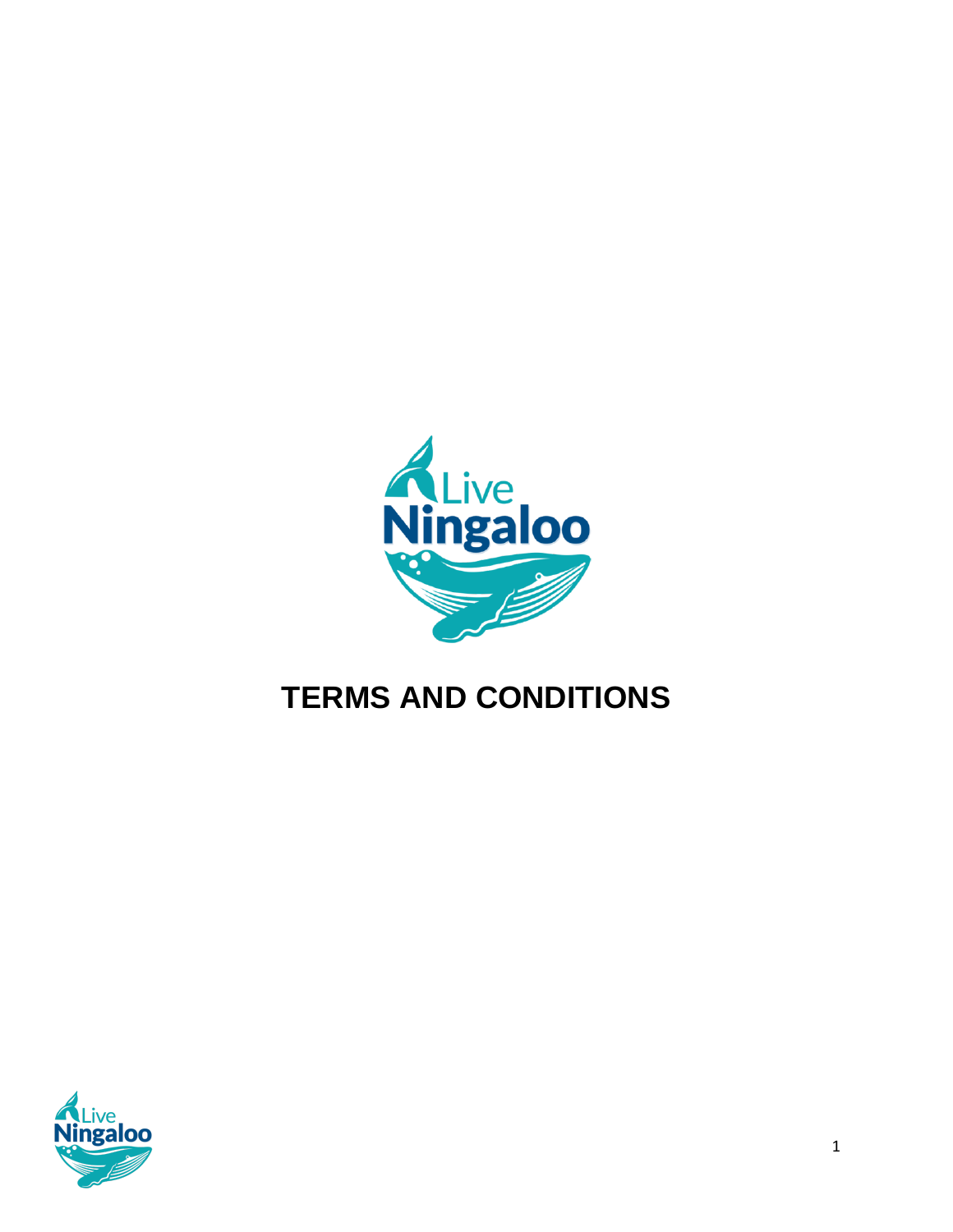## Table of Contents

| $\mathbf{1}$ |      |  |  |  |
|--------------|------|--|--|--|
| 2            |      |  |  |  |
| 3            |      |  |  |  |
|              | 3.1  |  |  |  |
|              | 3.2  |  |  |  |
|              | 3.3  |  |  |  |
| 4            |      |  |  |  |
| 5            |      |  |  |  |
| 6            |      |  |  |  |
| 7            |      |  |  |  |
|              | 7.2  |  |  |  |
|              | 7.3  |  |  |  |
|              | 7.4  |  |  |  |
|              | 7.5  |  |  |  |
| 7.6          |      |  |  |  |
|              | 7.7  |  |  |  |
|              | 7.8  |  |  |  |
|              | 7.9  |  |  |  |
|              | 7.10 |  |  |  |
| 8            |      |  |  |  |
| 9            |      |  |  |  |
| 10           |      |  |  |  |
| 11           |      |  |  |  |
| 12           |      |  |  |  |
| 13           |      |  |  |  |
| 14           |      |  |  |  |

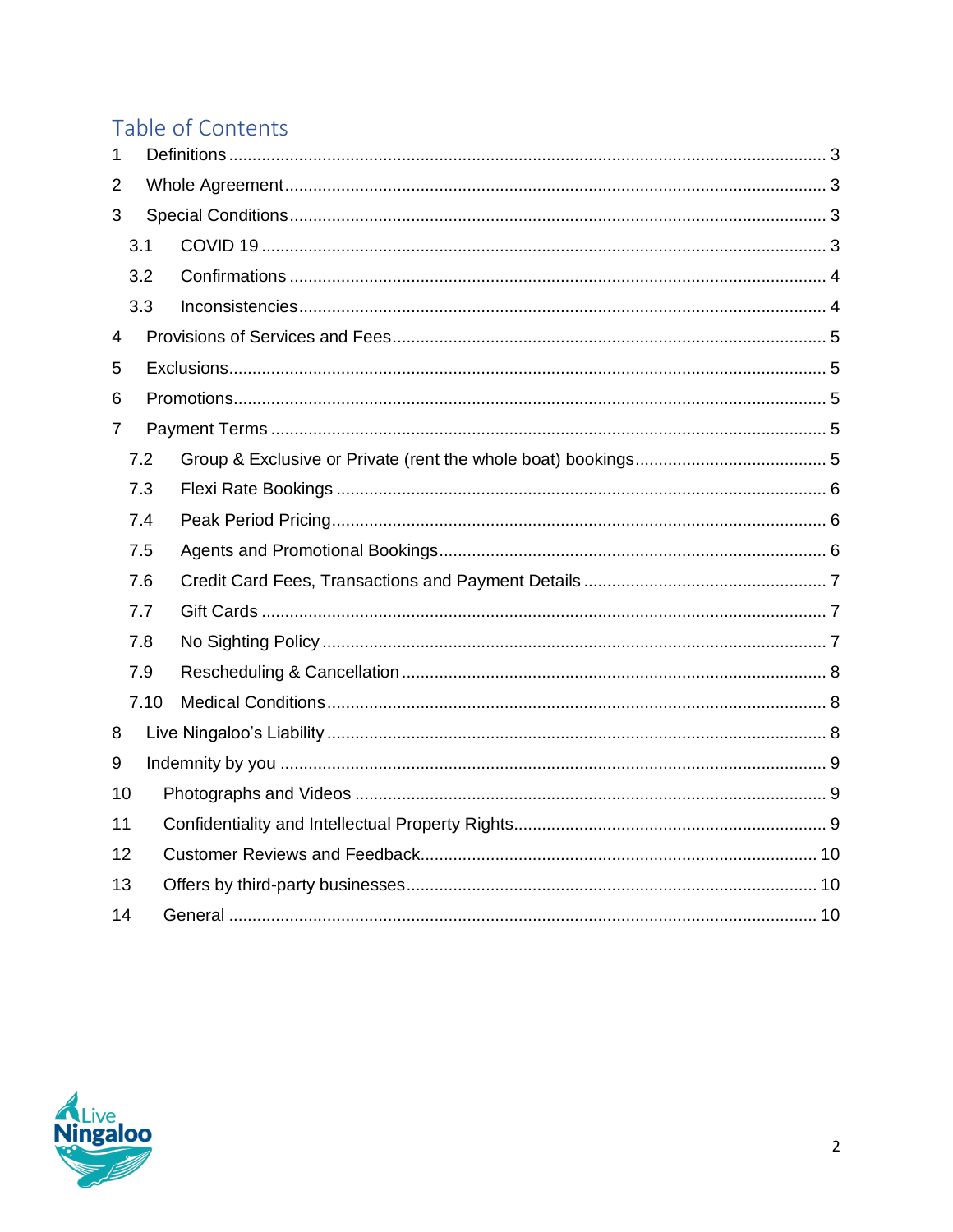#### <span id="page-2-0"></span>**1 Definitions**

The following terms have the following meanings:

| <b>Live Ningaloo</b>      | means Renlyn Australia Pty Ltd (A.C.N. 162 736 003) t/a Live Ningaloo and<br>otherwise referred to as ("we", "our", "us") as the case may be in this Agreement. |
|---------------------------|-----------------------------------------------------------------------------------------------------------------------------------------------------------------|
| <b>Special Conditions</b> | means the special conditions which may from time to time be contained in the<br>Booking Form, or under clause 3 of this Agreement.                              |
| <b>Booking Form</b>       | means the form provided to you which contains the details of the Services which<br>we agree to perform in return for payment of the Fee.                        |
| Fee                       | means the fees payable by you as specified in the Booking Form.                                                                                                 |
| <b>Services</b>           | means the services specified in the Booking Form.                                                                                                               |
| Law                       | means the law as amended from time to time in the State of Western Australia<br>and the Commonwealth of Australia                                               |
| <b>Agreement</b>          | means the agreement between you and Live Ningaloo on the terms and<br>conditions set out in this document and the Booking Form.                                 |

#### <span id="page-2-1"></span>**2 Whole Agreement**

- (a) The terms and conditions set out in this Agreement apply to the Services provided by Live Ningaloo to you.
- (b) No other term or condition other than the terms and conditions set out in:
	- (i) this Agreement; and
	- (ii) the Booking Form,

will form part of the agreement between you and Live Ningaloo.

#### <span id="page-2-2"></span>**3 Special Conditions**

This Agreement is subject to special conditions that may, from time to time, be specified in the Booking Form or under clause 3 of the Agreement.

#### <span id="page-2-3"></span>**3.1 COVID 19**

- (a) Notwithstanding anything to the contrary in the Agreement or Booking Form, due to coronavirus (COVID-19), the following conditions currently apply to the provision of the Services.
- (b) We reserve the right to reschedule your booking in order to create a minimum of four (4) person per tour. We may ask you in our Booking Form that provide us with your arrival and departure dates so that we can strive to book your tour within such timeframes.
- (c) If we are unable to provide the Services to you within the time frame provided to us by you, we may place you with another operator and refund you the difference in the Fee (if any) paid by you to us under this Agreement and the Booking Form. If, after having conducted

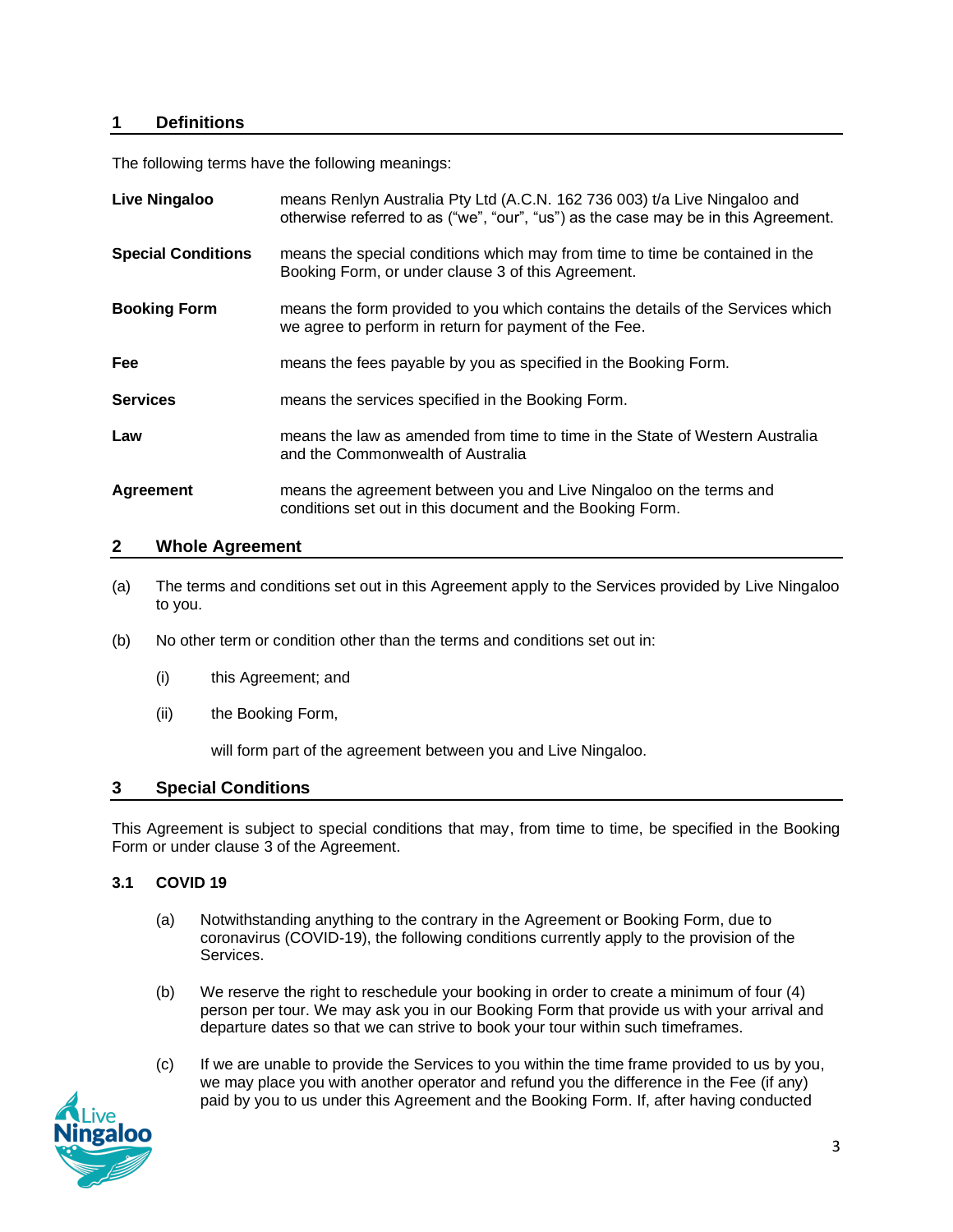reasonable attempts, we are unable to provide a replacement with another operator, we agree to provide you with a full refund of the Fee.

- (d) You acknowledge and agree that:
	- (i) you may be subject to a temperature reading prior to boarding;
	- (ii) we reserve the right not to take you on a tour if you are not feeling well, if the temperature reading indicates a higher than usual temperature or you otherwise have cold or flu symptoms; and
	- (iii) we may amend the conditions of the Agreement at any time by written notice to you in the event of changes in the Law which may affect our ability to perform this Agreement or provide the Services.
- (e) In the event we refuse to allow you to board in accordance with subclause  $3.1(d)(ii)$ , we will not provide you with a full refund of the Fee paid by you to us.
- (f) Live Ningaloo is not liable for any loss or damage suffered which may result as a consequence of Live Ningaloo exercising its rights under subclause 3.1(d)(ii) other than to the extent provided for under subclause 3.1(e) of this Agreement.

#### <span id="page-3-0"></span>**3.2 Confirmations**

- (a) When making a booking, either by phone, email or through our automated online system, we will provide you with email confirmation from our reservation system with your booking number and detailed information about your booking.
- (b) The Booking Form and this Agreement (including all annexures) form a contract between us and you with respect to the provision of the Services specified in the Booking Form.
- (c) It is your responsibility to check that the details in the Booking Form are correct (including but not limited to the booking date). If you become aware that any of the information within the Booking Form is incorrect and/or requires change, you must notify us by in writing by email.
- (d) If you inform us of changes to your booking in accordance with subclause 3.2(c) of this Agreement, you will receive another email confirmation through our official reservation system updating your information.
- (e) If you do not receive confirmation from our reservation system within twenty-four (24) hours, your booking has not been updated. Please get in touch with our office to ensure the details have been transmitted. For the avoidance of doubt, any inaccuracies or corrections will not invalidate this Agreement.
- (f) Without limiting other methods of accepting the terms of this Agreement (such as signing it or by making a booking and checking the "agree and accept" check-box on our online systems), a confirmation of a proposed tour by email from us to you and payment by you of a deposit will constitute your acceptance of the terms of this Agreement in its entirety.

#### <span id="page-3-1"></span>**3.3 Inconsistencies**

(a) In the event of any inconsistency between the provisions of this Agreement and the Special Conditions set out in the Booking Form or Clause 3 of this Agreement, the Special

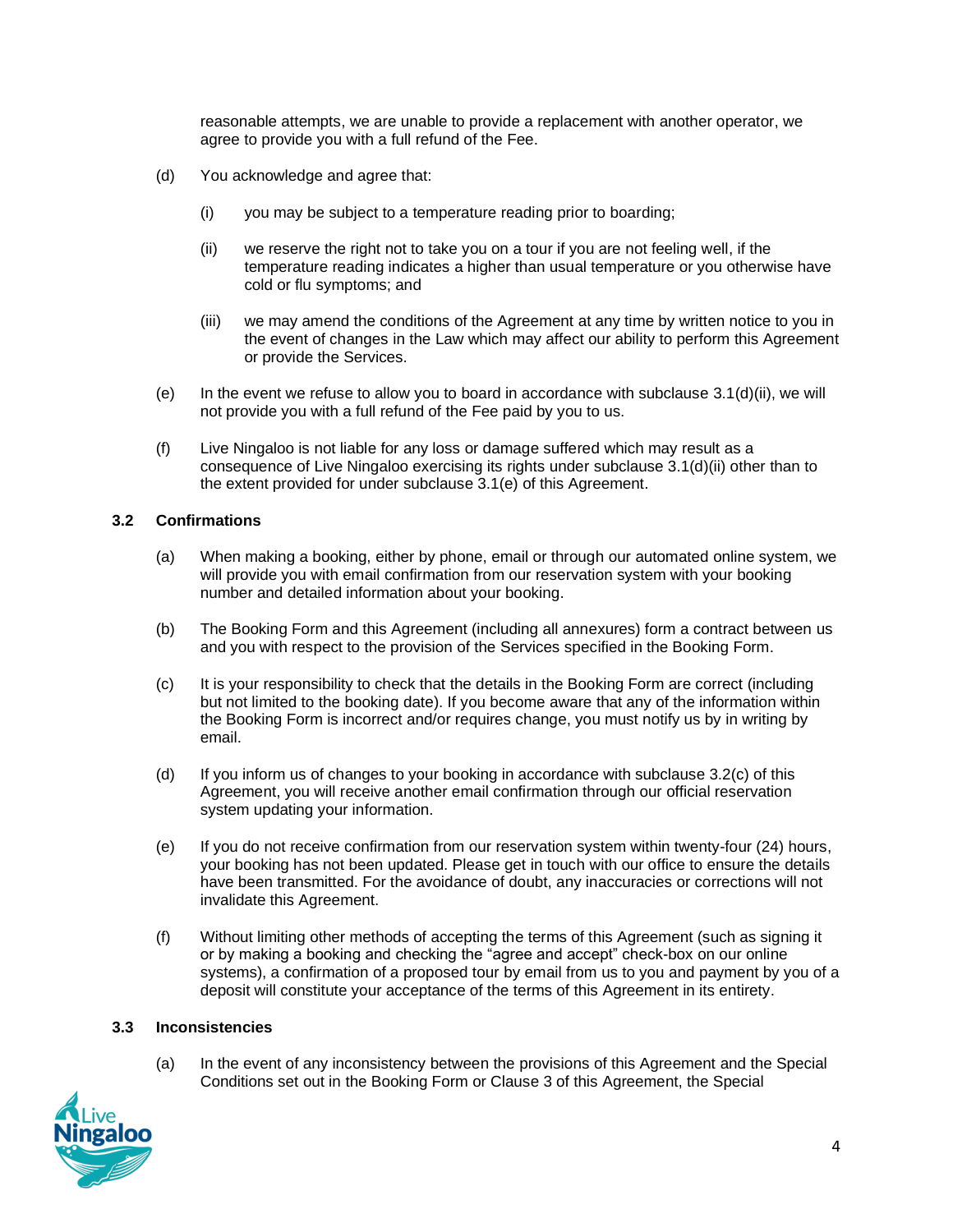Conditions (whether contained in Clause 3 of this Agreement of the Booking Form) will prevail to the extent of such inconsistency.

#### <span id="page-4-0"></span>**4 Provisions of Services and Fees**

- (a) We will provide the Services specified in the Booking Form in accordance with the terms of this Agreement and with reasonable care.
- (b) You agree to pay us the Fee specified in the Booking Form in return for the provision of the Services by us.
- (c) The Fee is exclusive of GST and is subject to any additional charges which may be prescribed under the terms of this Agreement.

#### <span id="page-4-1"></span>**5 Exclusions**

(a) The Services and the Fee are subject to the exclusions (if any) specified in the Booking Form or this Agreement.

#### <span id="page-4-2"></span>**6 Promotions**

- (a) From time to time we may advertise special offers and/or discounts.
- (b) Any special offer or discount advertised by us will not alter the terms of this Agreement and will not affect either Live Ningaloo's or your rights and/or obligations under this Agreement.

#### <span id="page-4-3"></span>**7 Payment Terms**

- (a) In order to secure your booking we require payment of the Fee in full within two (2) days after booking the tour and in any event within fourteen (14) days prior to the date of the tour.
- (b) If payment of the Fee declines, we may make attempts to contact you via the mobile phone number and/or email address provided by you when making your booking.
- (c) Payment of the Fee must be made in Full by way of one (1) transaction. Separate payments are not accepted by Live Ningaloo.
- (d) If we are unable to secure payment of the Fee, you agree:
	- (i) to forfeit your booking; and
	- (ii) we have the right allocate your booking to a third party.

#### <span id="page-4-4"></span>**7.2 Group & Exclusive or Private (rent the whole boat) bookings**

- (a) Notwithstanding anything to the contrary in this Agreement, for all group bookings, private tours or exclusive hires, the following applies:
	- (i) there must be a minimum of five (5) people (unless otherwise permitted by the Special Conditions);
	- (ii) payment of the Fee must be received in full by us within two (2) days after the booking;

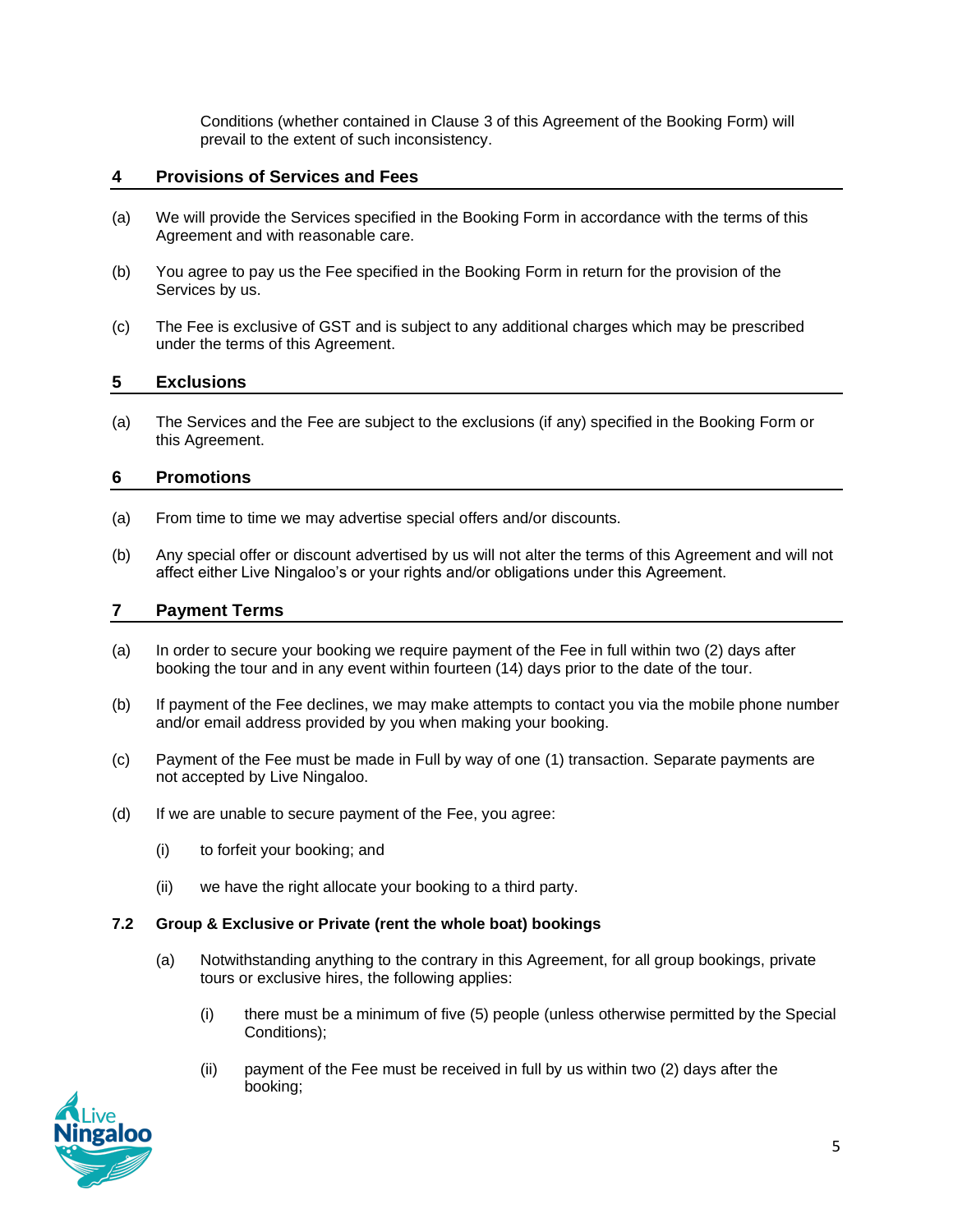#### <span id="page-5-0"></span>**7.3 Flexi Rate Bookings**

- (a) In 2022 we provide a flexible booking option when booking with us (**Flexible Bookings**). This is not provided for 2023 bookings.
- (b) Flexible Bookings are subject to the following terms:
	- (i) a 20% increased Fee; and
	- (ii) enable you to cancel your booking up to 24 hours before the date we are due to perform the Services, at no extra cost.
- (c) If Flexible Bookings are cancelled in accordance with clause subclause (b)(ii) of this clause, we will credit to you the full amount of the Fee paid by you under your booking to be used to book any service with us within 12 months from the date of cancellation.
- (d) A rebooking in accordance with clause (c) of this clause carries a \$25.00 rebooking fee.
- (e) If you purchase Flexible Bookings but do not give us more than 24 hours' notice in accordance with subclause 7.3(b)(ii), the full amount of the Fee paid to us by you is forfeited in its entirety, and Live Ningaloo has no liability to you to refund the Fee or perform the **Services**
- (f) Clause 7.3 does not apply to bookings made in accordance with clause 7.5 of this Agreement.

#### <span id="page-5-1"></span>**7.4 Peak Period Pricing**

- (a) We reserve the right to increase the Fee by up to 15% during peak periods. Peak Period Pricing will be applied to bookings in 2022 during peak periods. We will not be applying Peak Period Pricing in 2023.
- (b) A peak period is determined by us at our sole discretion and is specified in the Booking Form which forms part of the Agreement between you and Live Ningaloo.
- (c) You agree at the time of making a booking with us to pay the increased Fee specified in the Booking Form during a peak period.

#### <span id="page-5-2"></span>**7.5 Agents and Promotional Bookings**

- (a) This clause applies if you are an agent or third party making a booking on behalf of the person(s) as specified in the Booking Form to whom we are to provide the Services (**Agent Booking**).
- (b) If the Agent Booking is for:
	- (i) 5 or more persons, you agree to pay:
		- (A) 30% of the Fee as a deposit at the time of placing the booking with us (**Agent Deposit**); and
		- (B) The balance of the Fee after the Agent Deposit, forty-five (45) or more days prior to the date we are due to perform the Services.

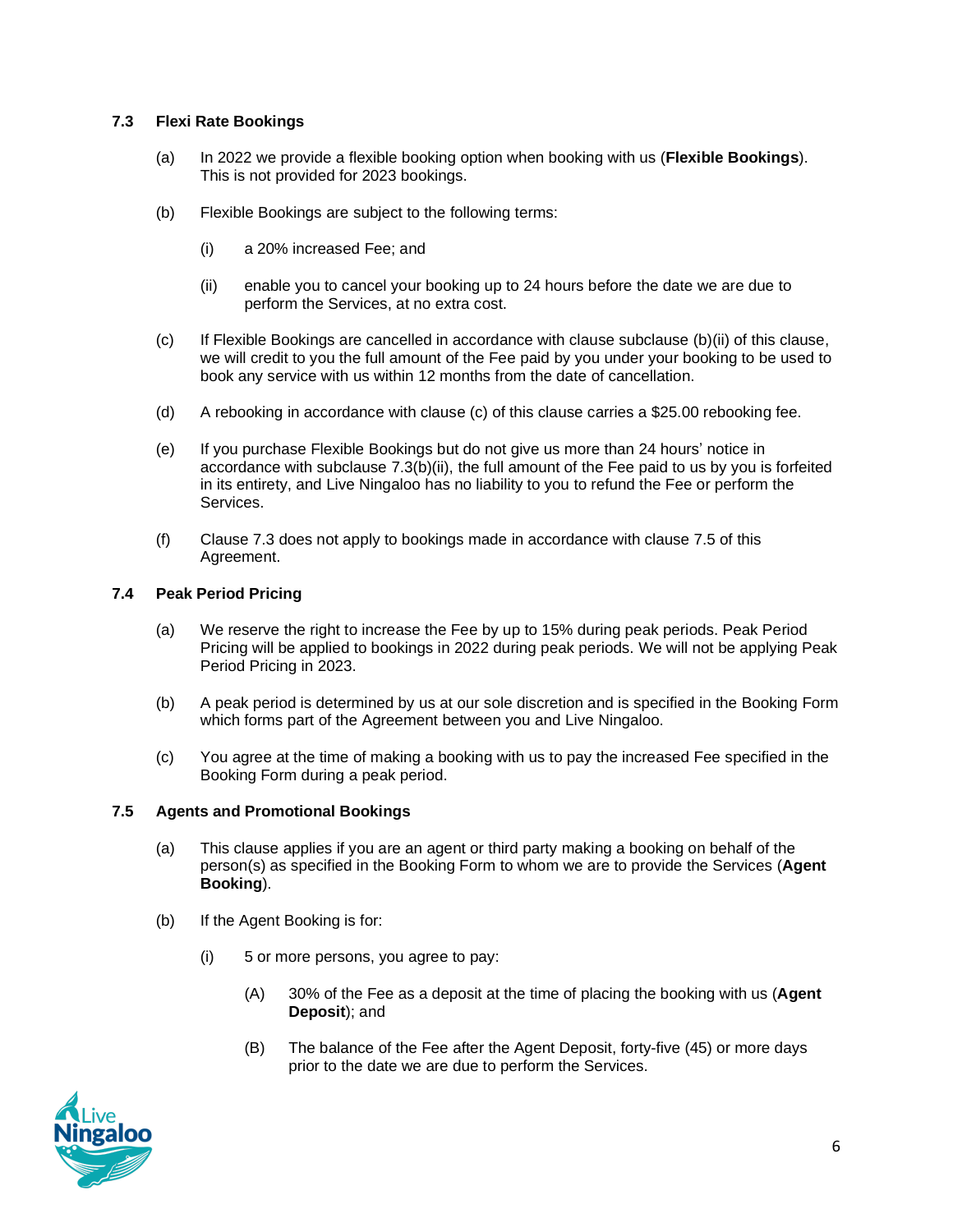- (ii) 4 or less persons, you agree to pay the full Fee forty-five (45) or more days prior to the date we are due to perform the Services.
- (c) The Agent Deposit is none-refundable notwithstanding any term to the contrary contained in the Agreement.

#### <span id="page-6-0"></span>**7.6 Credit Card Fees, Transactions and Payment Details**

- (a) You acknowledge and agree to a booking fee when placing a booking online. Live Ningaloo is not responsible for any other fees which may be associated with booking online (this also includes cancellations).
- (b) If you wish to avoid incurring the associated booking fees when booking online, you may call us and arrange payment of the Fee by way of credit card. Payments made by credit card do not incur a booking fee unless otherwise provided for under the terms of this Agreement.
- (c) Live Ningaloo does not accepted payments by way of:
	- (i) Cheque; and
	- (ii) bank transfer.
- (d) Subclause 7.6(c)(ii) does not apply to Agent Bookings. If you are an agent and wish to make payment by way of bank transfer, please contact us.

#### <span id="page-6-1"></span>**7.7 Gift Cards**

- (a) Gift cards must be presented upon redemption (the unique code must be used in the case of online redemption).
- (b) Gift cards can only be used to purchase goods and/or the Services from Live Ningaloo.
- (c) The purchaser of any gift card is responsible for the gift card.
- (d) Lost or stolen gift cards, or gift cards which are used without the purchaser's authorisation, will not be refunded or replaced by Live Ningaloo. Live Ningaloo accepts no liability for lost or stolen gift cards.
- (e) Gift cards expire thirty-six (36) months after the date of supply.
- (f) Gift cards cannot be redeemed for cash or hard currency.

#### <span id="page-6-2"></span>**7.8 No Sighting Policy**

- (a) Clause 7.8 only applies to whale shark swimming/snorkeling tours which are offered by us between the 15 April to 15 July each year.
- (b) If you book a whale shark swimming/snorkeling tour with us, and we are unable to sight a whale shark during your tour with us, we agree to provide you with a free whale shark swimming/snorkeling tour on the next available day (which may not be the following day), at no extra cost to you (**Second Whale Shark Tour**).
- (c) If you have departed Ningaloo and are unable to attend the Second Whale Shark Tour, we agree to provide you with a non-transferrable voucher which will remain valid for two (2) years from the date of issue.

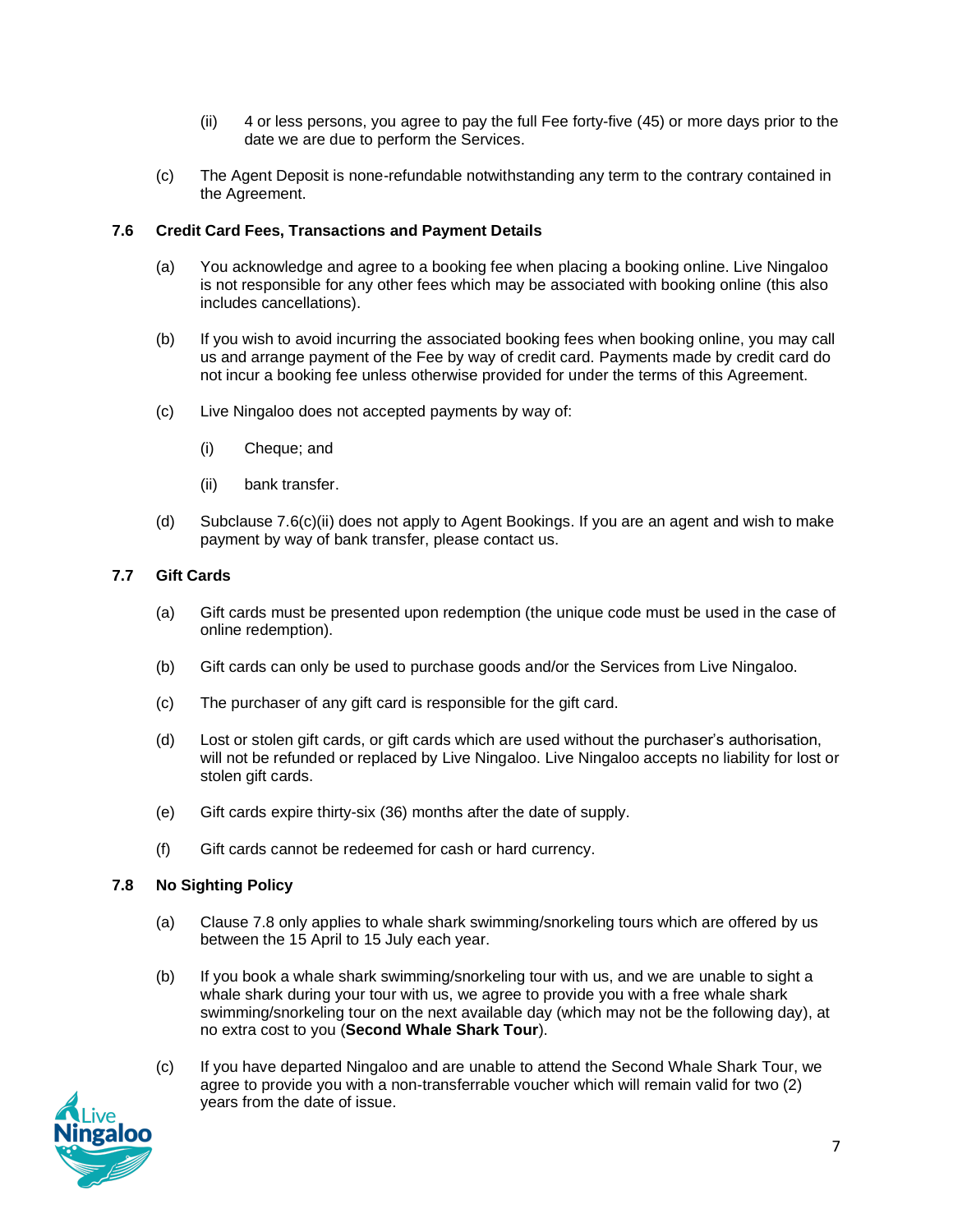#### <span id="page-7-0"></span>**7.9 Rescheduling & Cancellation**

- (a) No refund will be payable by Live Ningaloo in the event that you or a member of your group under your booking does not arrive at the time specified in our email confirmation.
- (b) All cancellations must be made in writing and received by Live Ningaloo up to fourteen (14) days before the date the Services are to be performed by Live Ningaloo.
- (c) You may request in writing a rescheduling of your booking with Live Ningaloo up to fourteen (14) days before the date the Services are to be performed by Live Ningaloo. Live Ningaloo will take all reasonable steps to reschedule your booking and is subject to availability.
- (d) A written request in accordance with subclause 7.9(c) of this Agreement incurs a \$25.00 rebooking fee.
- (e) If you make a written request to alter the date of your booking with less than fourteen (14) days' notice to Live Ningaloo, you will remain liable to pay the Fee in full, and any additional Fee associated with the new booking, at the sole discretion of Live Ningaloo.
- (f) Live Ningaloo is not liable for any refund whether in whole or in part under this Agreement if you booked your tour with a third party. If you booked through a third party, all refunds will be processed by the third party.
- (g) Any booking obtained through a third party may contain additional charges relating to cancellation of your booking.
- (h) For bookings containing more than five (5) persons, cancellation or rescheduling in accordance with the terms of this Agreement with:
	- (i) more than forty-five (45) days' notice will result in forfeiture of 30% of the Fee; and
	- (ii) less than forty-five (45) days' notice will result in forfeiture of 100% of the Fee.
- (i) Subclause 7.9(h) does not apply to changes to the booking if the change relates only to the number of persons under your booking and does not result in less than five (5) persons attending under your booking.

#### <span id="page-7-1"></span>**7.10 Medical Conditions**

(a) You agree to fully disclose to us any and all medical conditions which may reasonable interfere with, or impact on, our ability to provide the Services to you. You agree that the provision of this information is reasonably necessary for us to consider whether we are able to provide the Services to you safely.

#### <span id="page-7-2"></span>**8 Live Ningaloo's Liability**

- (a) Except to the extent permitted under the Law, Live Ningaloo (including its officers, directors, managers, principals, stockholders, related bodies corporate, partners, members, employees, agents and representatives) will have no liability (whether for breach of contract, under indemnity, negligence or on any other legal or equitable basis) to you for any loss, liability, damage or expense arising out of or in connection with the performance or failure to perform the Services.
- (b) You agree to take reasonable steps to mitigate any and all loss which you may suffer or incur in connection with the provision of the Services by Live Ningaloo.

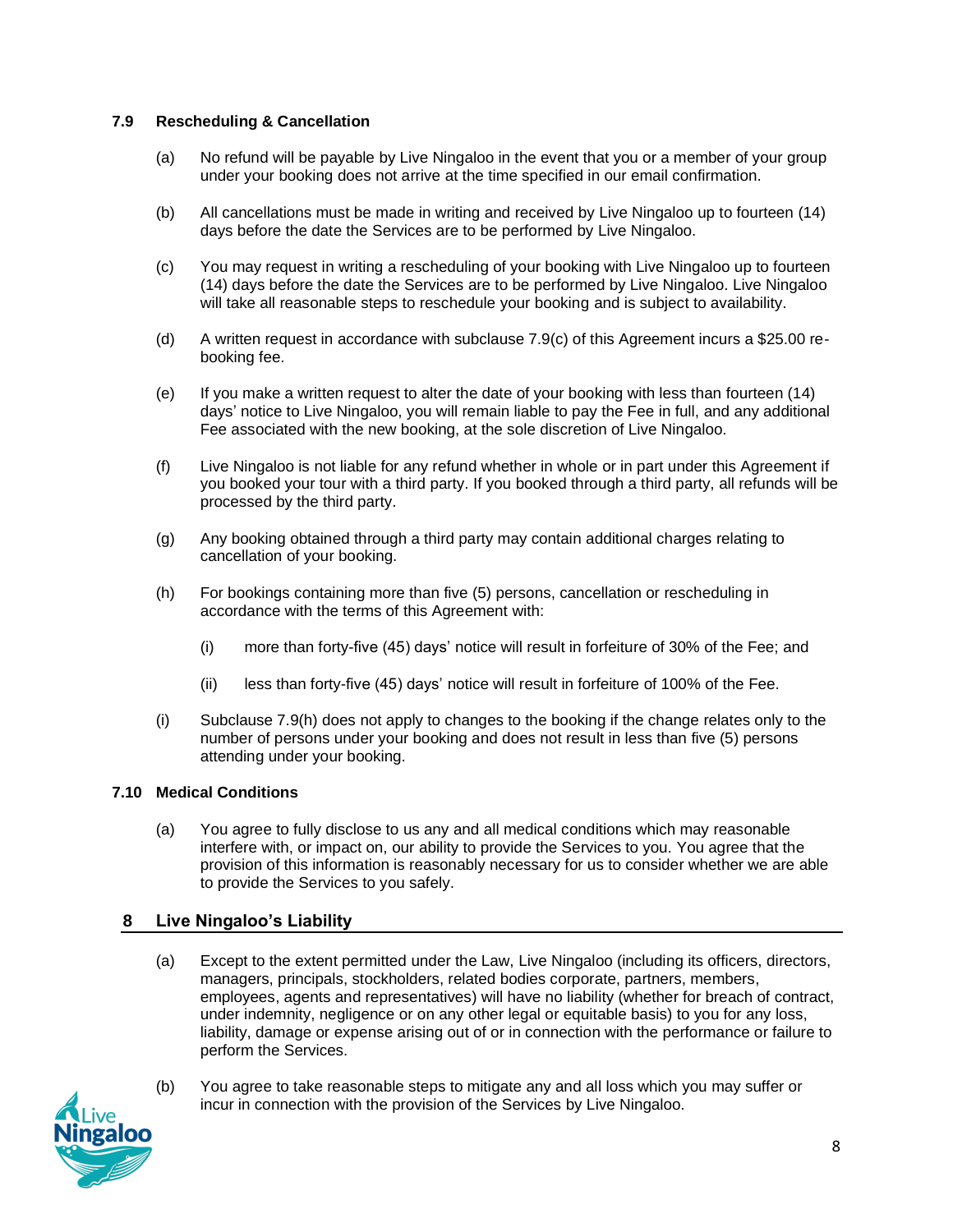(c) You acknowledge and agree that the Waiver and Release contained at Annexure A forms part of the Agreement, and the terms contained in the Waiver and Release are binding as between you and Live Ningaloo.

#### <span id="page-8-0"></span>**9 Indemnity by you**

- (a) You agree to pay the reasonable costs incurred by Live Ningaloo in the event that you lose or damage any of Live Ningaloo's property.
- (b) You agree to pay the amount invoiced by Live Ningaloo upon receipt of the invoice specifying the amount, and the property owned by Live Ningaloo which you broke/lost.
- (c) Without limiting the foregoing, you indemnify us against all losses, damages, costs or expenses incurred or suffered by us (including our officers, directors, managers, principals, stockholders, related bodies corporate, partners, members, employees, agents and representatives) arising out of your breach of the terms of this Agreement or negligent, willful or wrongful act or omission.

#### <span id="page-8-1"></span>**10 Photographs and Videos**

- (a) Unless you advise us to the contrary in writing. you agree that all photographs and/or videos taken by Live Ningaloo (or its agents or employees) are the property of Live Ningaloo, and that Live Ningaloo may, from time to time, use the photographs and/or videos for advertising, promotional or other business-related purposes, and that Live Ningaloo will not require your consent for the aforementioned uses.
- (b) You agree to credit any photographs created by Live Ningaloo which may be used by you for social media or marketing purposes by:
	- (i) using Live Ningaloo's social media handle; and
	- (ii) the business name 'Live Ningaloo'.
- (c) You agree and acknowledge that any and all photographs and/or videos taken by you within National Park Waters are subject to the same terms and conditions contained within our licensing agreement with The Parks and Wildlife Service of Western Australia (**Parks and Wildlife Agreement**).
- (d) You agree that under the Parks and Wildlife Agreement, any and all photographs and/or videos, will vest immediately upon creation in Live Ningaloo.
- (e) You agree not to sell or use for promotional purposes, any photograph or video taken by you during our performance of the Services without the consent of Live Ningaloo.

#### <span id="page-8-2"></span>**11 Confidentiality and Intellectual Property Rights**

- (a) You agree that all correspondence sent by us to you is confidential and may be subject to privilege or otherwise protected under the Law.
- (b) You acknowledge and agree that Live Ningaloo owns intellectual property rights in all of its services, documents and any other material which may be provided to you from time to time by Live Ningaloo in accordance with this Agreement and the Booking Form.

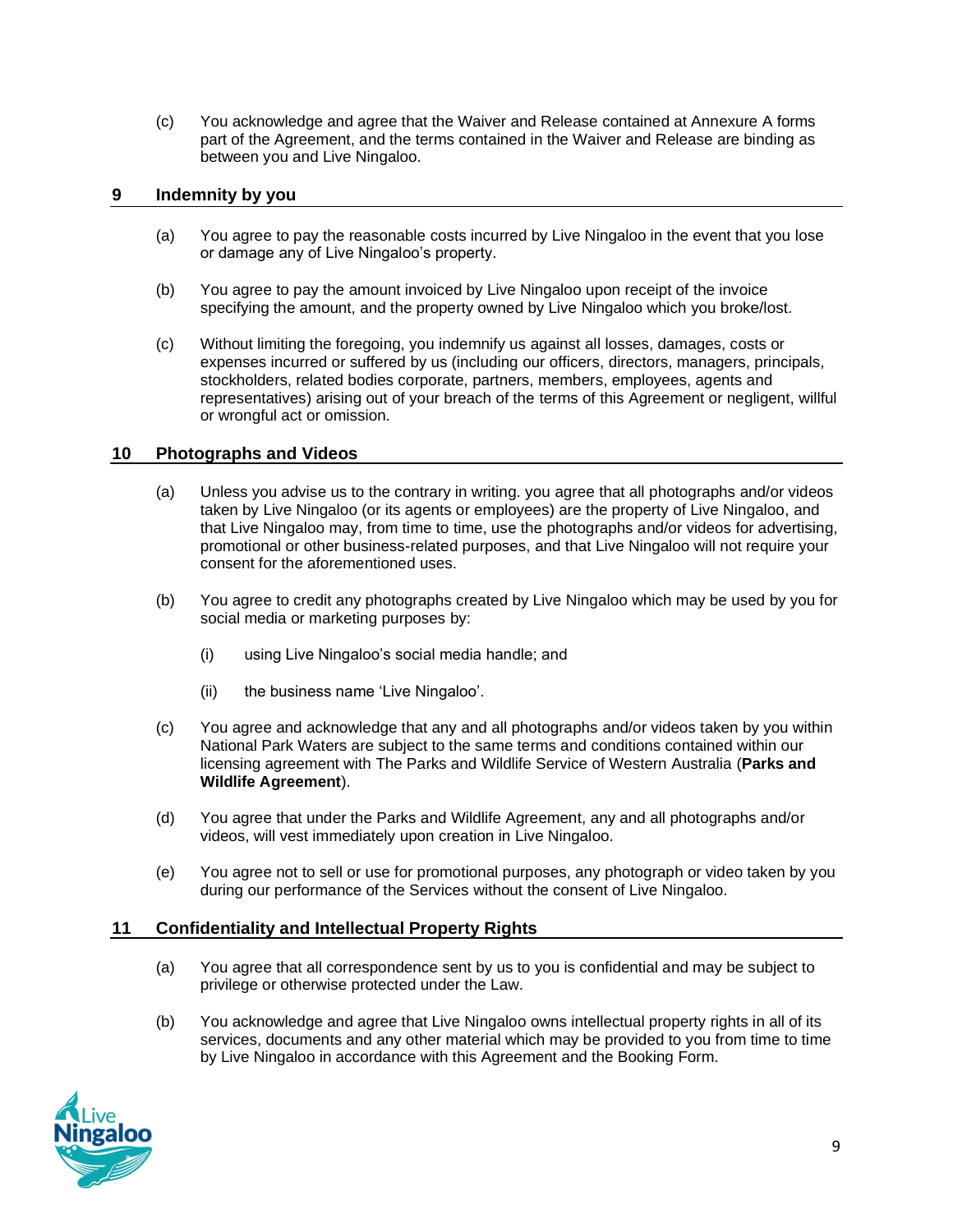#### <span id="page-9-0"></span>**12 Customer Reviews and Feedback**

- (a) Live Ningaloo encourages all customers to provide feedback on their experience with Live Ningaloo.
- (b) You agree that any negative feedback has the potential to significantly damage Live Ningaloo's brand and reputation.
- (c) You agree that, prior to the making of any negative comment (whether oral or in writing) with respect to Live Ningaloo's performance of the Services, you will raise your complaint and/or negative experience with Live Ningaloo in writing to [res@liveningaloo.com.au](mailto:res@liveningaloo.com.au) and agree to provide Live Ningaloo with a reasonable opportunity to make good and adequately address any issue raised in your written complaint.
- (d) If you fail to provide Live Ningaloo notice in accordance with subclause 12(a) of this Agreement, you agree that Live Ningaloo will have the right to contact the publisher of the comment without notice to you, and the authority to deal with that publisher on your behalf in relation to the removal of the comment.
- (e) Live Ningaloo agrees to make all reasonable attempts to rectify any issues raised by you in any written complaint made to it and address to Live Ningaloo at [res@liveningaloo.com.](mailto:res@liveningaloo.com)

#### <span id="page-9-1"></span>**13 Offers by third-party businesses**

- (a) From time to time we may partner with third parties in order to provide special discounts/offers.
- (b) The terms and conditions of each offer by a third-party business provided by is contained in Annexure B of this Agreement. However, the third-party offer may be subject to additional terms and conditions provided for by the third-party business.

#### <span id="page-9-2"></span>**14 General**

- (a) The terms conditions and provisions of this Agreement which are capable of having effect after the termination of this Agreement remain in full force and effect following the termination of this Agreement.
- (b) If any provision under this Agreement is prohibited by Law or judged by a court to be unlawful, void or unenforceable, the provision will, to the extend required, be severed from this Agreement and rendered ineffective as far as possible without modifying the remaining provisions of this Agreement. This severance will not in any way affect any other circumstance of or the validity or enforcement of this Agreement.

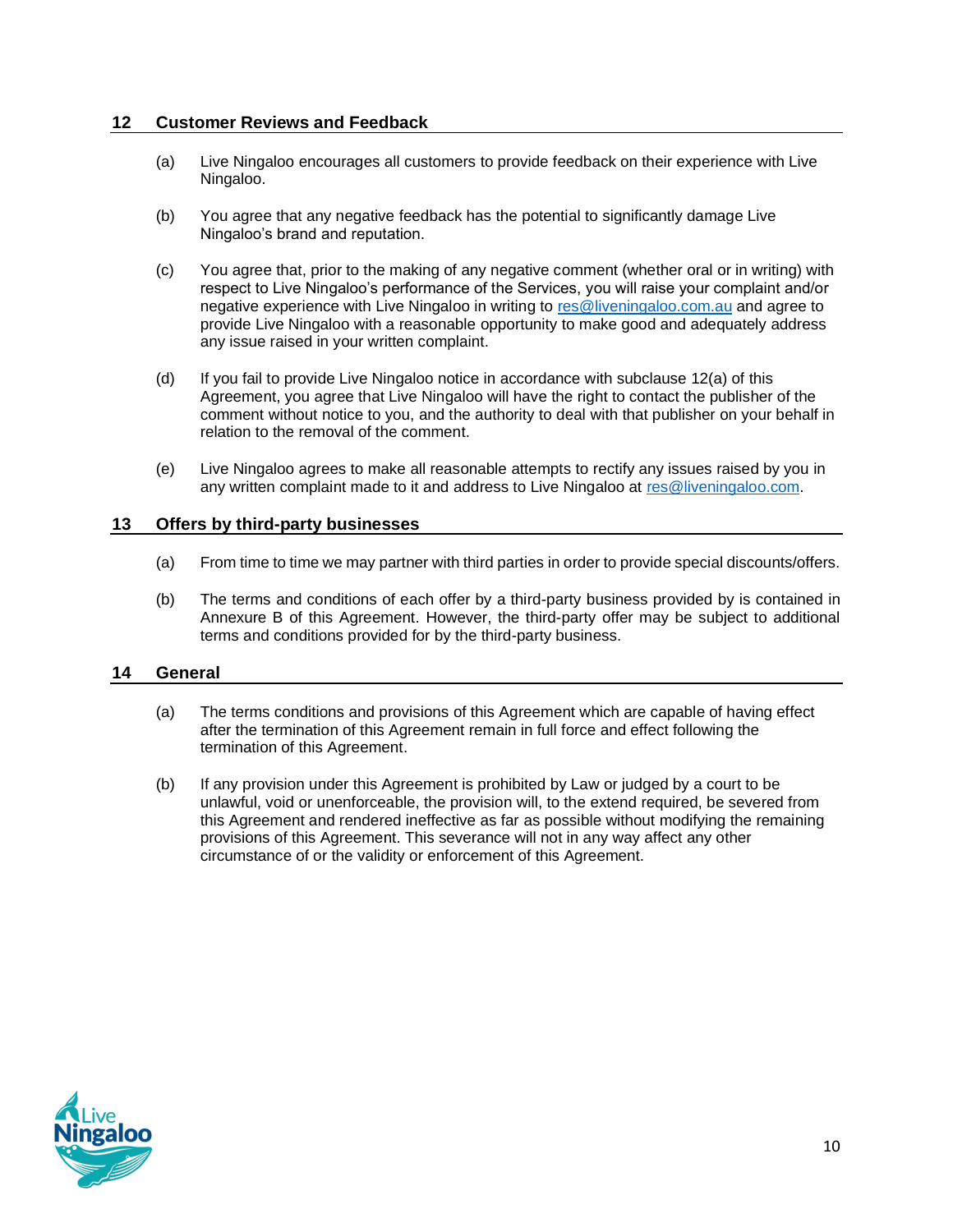### **ANNEXURE A**

Involvement and participation in certain activities conducted by or in association with Renlyn Australia Pty Ltd (ACN 162 736 003 t/a Live Ningaloo) can carry a significant risk of damage to property, personal injury or death.

I understand that I must exercise my own skill and judgement in regard to the risks that may be posed by undertaking such activities and to ensure that I am capable, fit and healthy enough to undertake any activity conducted by or in association with Renlyn Australia Pty Ltd – and that Renlyn Australia Pty Ltd and its directors, officers, agents and staff are not responsible for exercising such skill and judgement on your behalf.

I acknowledge that my participation in any activities conducted by or in association with Renlyn Australia Pty Ltd is at my own risk.

I further acknowledge that I will be in a National Park and that a full brief will be provided by a senior Live Ningaloo Staff member as to the environmental issues and principals of the Cape Range National Park and Ningaloo Marine Park as set out by Parks & Wildlife (PAW) on tour date.

To the fullest extent permitted at law and by reading and acknowledging the detail of this document I: waive and agree not to assert any claims or causes of action against the Renlyn Australia Pty Ltd and its directors, officers, agents and staff; and

release and indemnify on a full indemnity basis Renlyn Australia Pty Ltd and its directors, officers, agents and staff from all liability arising from my participation in any activity conducted by or in association with Renlyn Australia Pty Ltd.

I acknowledge and agree that:

any photos/video taken can be used by Renlyn Australia Pty Ltd for marketing purposes as Renlyn Australia Pty Ltd owns all rights to all photos/videos taken; and

all photos and footage taken inside the national park waters falls under the licensing agreement Renlyn Australia Pty Ltd has with Parks and Wildlife ("Licensing Agreement"). The requirement of the Licensing Agreement is that as between me and Renlyn Australia Pty Ltd, all rights to photos and footage taken, even if by me with my own equipment, will vest into Renlyn Australia Pty Ltd immediately upon creation and I hereby agree to comply with the foregoing requirements of the Licensing Agreement and to irrevocably assign all intellectual property rights in the said material to Renlyn Australia Pty Ltd. I acknowledge and agree anything I bring aboard is my responsibility and I release Live Ningaloo (Renlyn Australia Pty Ltd) of any responsibility of loss, damage, or theft of my property.

I certify that I have read, understood and agree to be bound by:

the wording of this disclaimer; and

the Terms and Conditions applicable to the services of Renlyn Australia Pty Ltd.

By signing the following declaration you accept:

- These Terms and Conditions;
- The Booking Form; and
- Annexure A Waiver and Release: